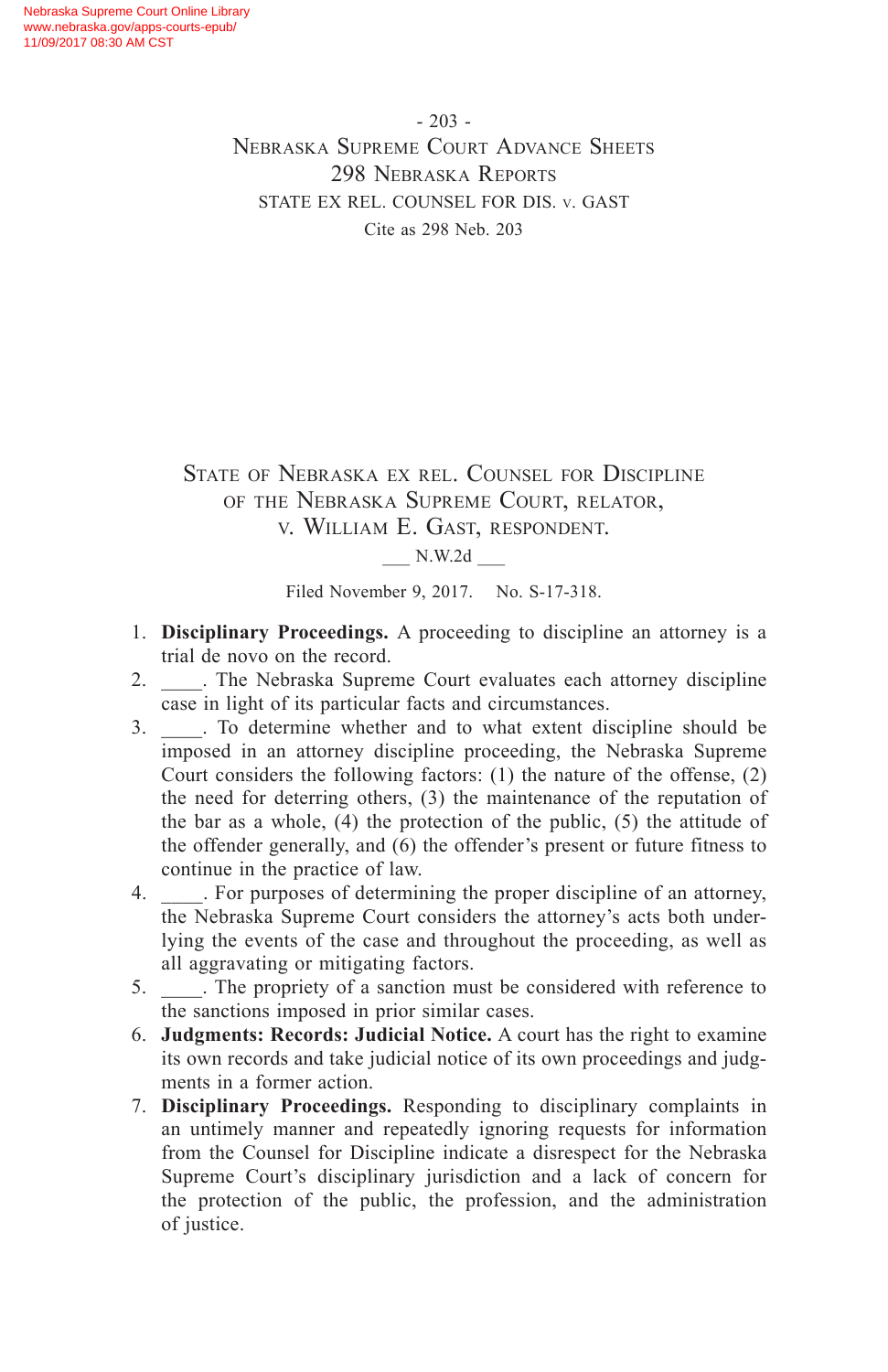#### $-204 -$ Nebraska Supreme Court Advance Sheets 298 Nebraska Reports STATE EX REL. COUNSEL FOR DIS. v. GAST Cite as 298 Neb. 203

8. An attorney's failure to respond to inquiries and requests for information from the Counsel for Discipline is an important matter and is a threat to the credibility of attorney disciplinary proceedings. The failure to respond to formal charges in the Nebraska Supreme Court is of even greater moment.

Original action. Judgment of suspension.

Kent L. Frobish, Assistant Counsel for Discipline, for relator.

No appearance for respondent.

HEAVICAN, C.J., WRIGHT, MILLER-LERMAN, CASSEL, STACY, Kelch, and Funke, JJ.

PER CURIAM.

# INTRODUCTION

This original proceeding arises from formal charges filed by the Counsel for Discipline (Relator) against attorney William E. Gast. Relator alleges violations of the Nebraska Rules of Professional Conduct and Gast's oath of office as an attorney arising from (1) the unauthorized practice of law and (2) frivolous pleadings. We granted Relator's motion for judgment on the pleadings pursuant to Neb. Ct. R. § 3-310(I) (rev. 2014), and the facts alleged in the formal charges are deemed admitted. Thus, the only issue we must determine is the appropriate discipline to be imposed. Given the facts and circumstances of this case, we adopt Relator's recommended sanction of an indefinite period of suspension of at least 1 year, with reinstatement conditioned on Gast's demonstrating his fitness to practice law and addressing the circumstances of the instant violations. Such sanction shall run consecutively to the suspension previously imposed by this court.

# **BACKGROUND**

Gast was admitted to the practice of law in the State of Nebraska on January 22, 1973. At all times relevant to these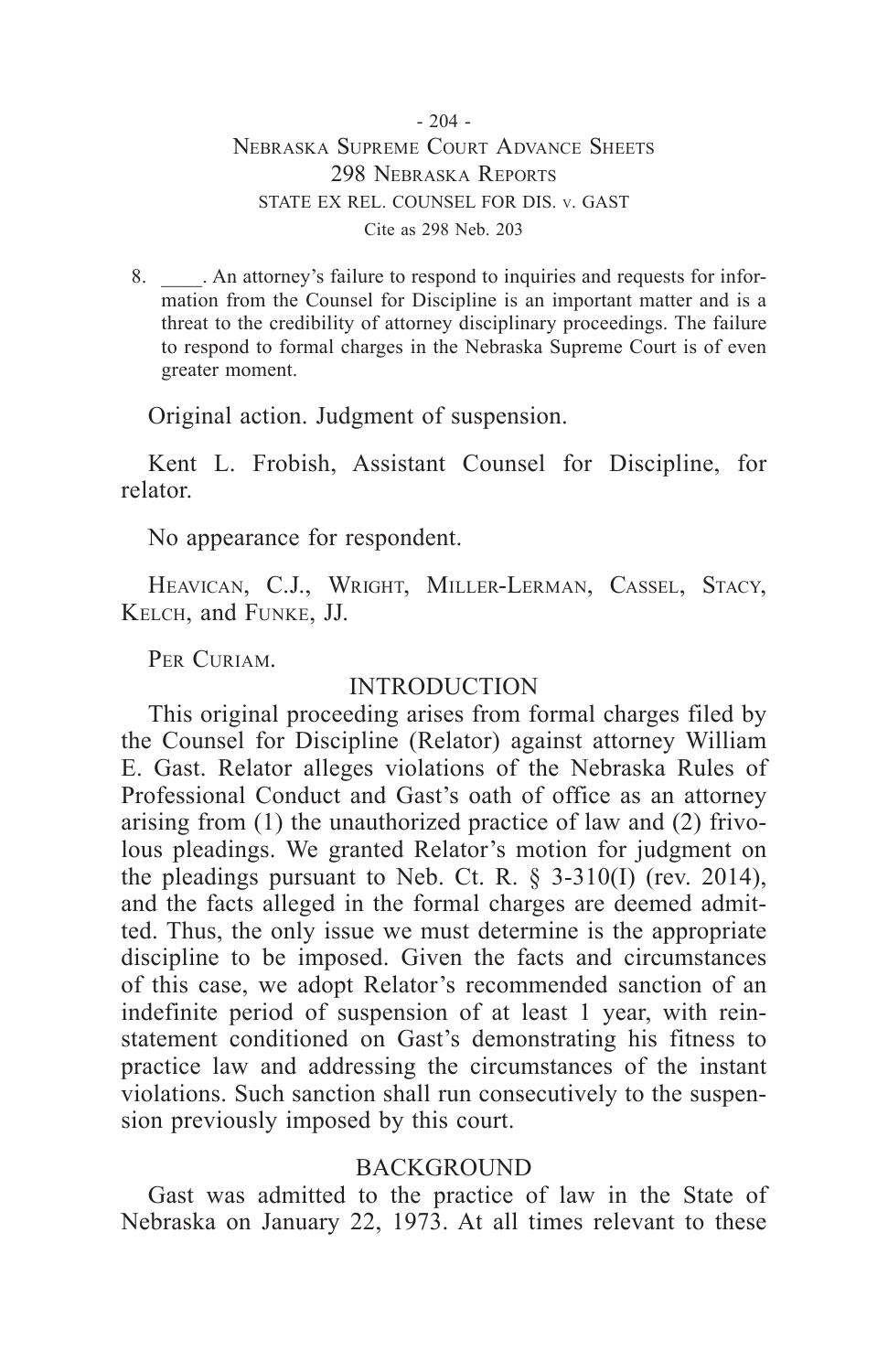## $-205 -$ Nebraska Supreme Court Advance Sheets 298 Nebraska Reports STATE EX REL. COUNSEL FOR DIS. v. GAST Cite as 298 Neb. 203

proceedings, Gast was engaged in the practice of law in Nebraska. This disciplinary proceeding results from formal charges filed by Relator on March 24, 2017. See Neb. Ct. R. § 3-309(H) (rev. 2011).

The undisputed formal charges allege that Gast (1) engaged in the unauthorized practice of law in violation of (a) Neb. Ct. R. of Prof. Cond. §§ 3-501.4 (failure to communicate with his client about her case and his suspension), (b) 3-501.16 (failure to withdraw after suspension),  $(c)$  3-505.5 (rev. 2012) (practicing law while suspended), and (d) 3-508.4(d) (engaging in conduct prejudicial to administration of justice) and (2) filed frivolous pleadings in violation of (a) Neb. Ct. R. of Prof. Cond. §§ 3-503.1 (meritorious claims and contentions) and (b) 3-508.4(d) (engaging in conduct prejudicial to administration of justice). The formal charges further allege that Gast's acts and omissions violated his oath of office as an attorney licensed to practice law in Nebraska. See Neb. Rev. Stat. § 7-104 (Reissue 2012).

## Unauthorized Practice of Law

On June 30, 2015, Gast's license to practice law in Nebraska was suspended because Gast failed to report his mandatory continuing legal education (MCLE) requirements and failed to pay his mandatory assessment to the Attorney Services Division.

Gast had previously filed suit on behalf of Connie Surber in the district court for Douglas County in case No. CI14-7634. Although Gast had actual knowledge that his license was administratively suspended on June 30, 2015, he continued to represent Surber in that case and did not inform her that his license had been suspended. Gast did not withdraw from representing Surber in the district court and did not notify the district court and opposing counsel of his suspension.

Gast's license was later reinstated on January 22, 2016, after he complied with his MCLE requirements and paid the appropriate assessment.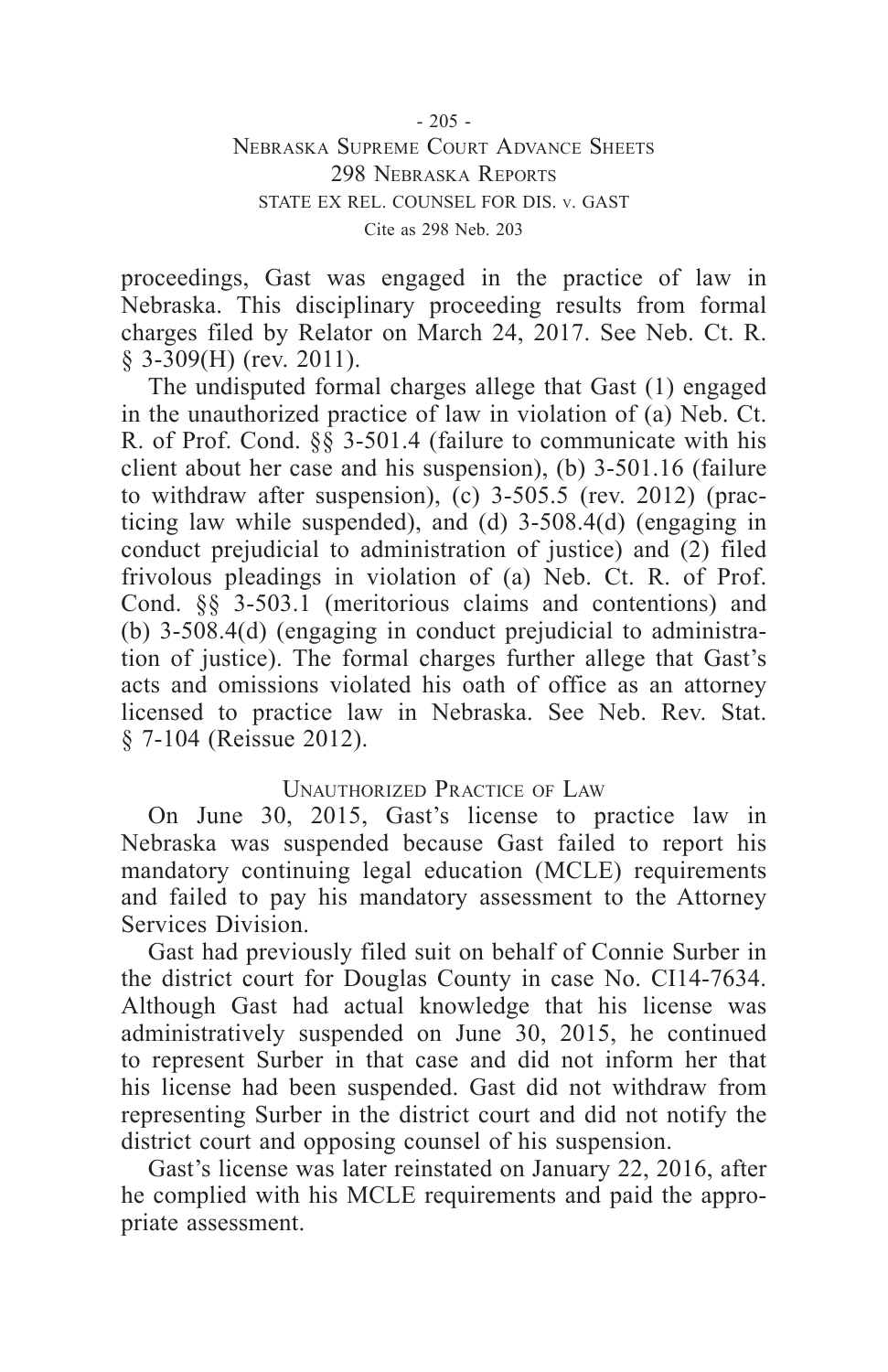- 206 - Nebraska Supreme Court Advance Sheets 298 Nebraska Reports STATE EX REL. COUNSEL FOR DIS. v. GAST Cite as 298 Neb. 203

On September 9, 2016, Gast sent a letter informing Relator that he had represented Surber during his suspension, between June 30, 2015, and January 22, 2016. Gast sent the letter after opposing counsel in Surber's case discovered that Gast's license had been suspended during a time Gast represented Surber and informed Gast that he would report Gast's conduct if Gast did not.

According to the formal charges, on September 9, 2016, Relator sent the following email to Gast:

"Mr. Gast,

"Thank you for your email and letter. I will open a new disciplinary grievance based on your self-report of your possible unauthorized practice of law during your suspension. Please send me copies of all letters and emails you sent regarding . . . Surber's case between July 1, 2015 and January 22, 2016, when you were reinstated to practice law. If you have any time records regarding your representation of . . . Surber during your suspension, please provide those. Please state whether you informed your client that your license was suspended, and if so, state the date when you did so. I will probably need additional information as we go forward, but we can start with this for now.

"Thank you for your cooperation in this matter." Gast did not respond to the email.

On September 15, 2016, Relator sent a certified letter to Gast informing him that an investigation had been opened regarding his unauthorized practice of law. The letter directed Gast to submit an appropriate written response within the next 15 working days. See § 3-309(E). Gast signed for the certified letter on September 22, but he did not submit a written response.

On November 17, 2016, Relator sent a followup email to Gast directing him to file his response to the certified letter. On November 21, Gast sent a reply email stating that he would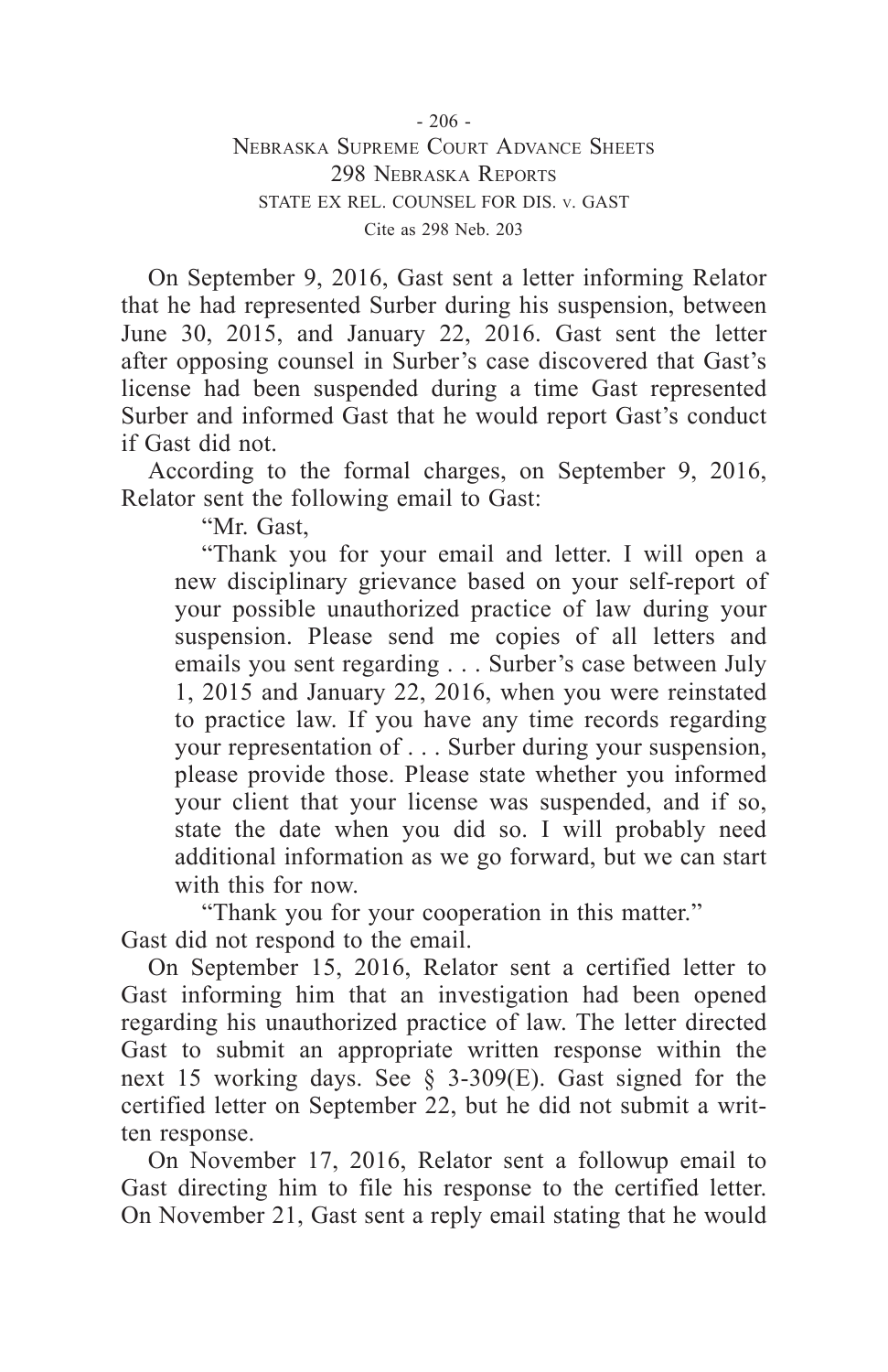- 207 - Nebraska Supreme Court Advance Sheets 298 Nebraska Reports STATE EX REL. COUNSEL FOR DIS. v. GAST Cite as 298 Neb. 203

send his written response "'asap,'" but he did not submit any such written response.

Because Gast did not submit a response to Relator, on December 13, 2016, Relator sent a followup email to Gast directing him to immediately file a response to the September 15 certified letter or an application for the temporary suspension of his license to practice law would be filed. Gast did not file any such response, so on January 12, 2017, the "Chair of the District Four Committee on Inquiry" filed an application for the temporary suspension of Gast's license to practice law. The application was docketed as case No. S-17-052.

On January 26, 2017, we issued an order to show cause in case No. S-17-052, directing Gast to show cause within 7 days after receipt of the order why we should not enter an order temporarily suspending his license to practice law in Nebraska. That order was delivered to Gast by certified mail, and Gast signed for it on January 28. Gast did not file a response to the order to show cause.

On February 15, 2017, we suspended Gast from the practice of law in the State of Nebraska until further order. Relator filed these formal charges on March 24.

On May 19, 2017, we issued our decision in another disciplinary matter involving Gast, his only previous discipline for violating the Rules of Professional Conduct. See *State ex rel. Counsel for Dis. v. Gast*, 296 Neb. 687, 896 N.W.2d 583 (2017). That disciplinary matter includes facts relevant to the current charges for the unauthorized practice of law.

The previous disciplinary matter commenced in November 2014, when a grievance was filed with Relator against Gast based on a series of communications he sent to Douglas County District Court Judge Peter C. Bataillon in the course of litigating *State of Florida v. Countrywide Truck Ins. Agency*, 294 Neb. 400, 883 N.W.2d 69 (2016), a lengthy and complicated case, referred to here as the "*Florida v. Countrywide Truck* litigation," which began in January 1998.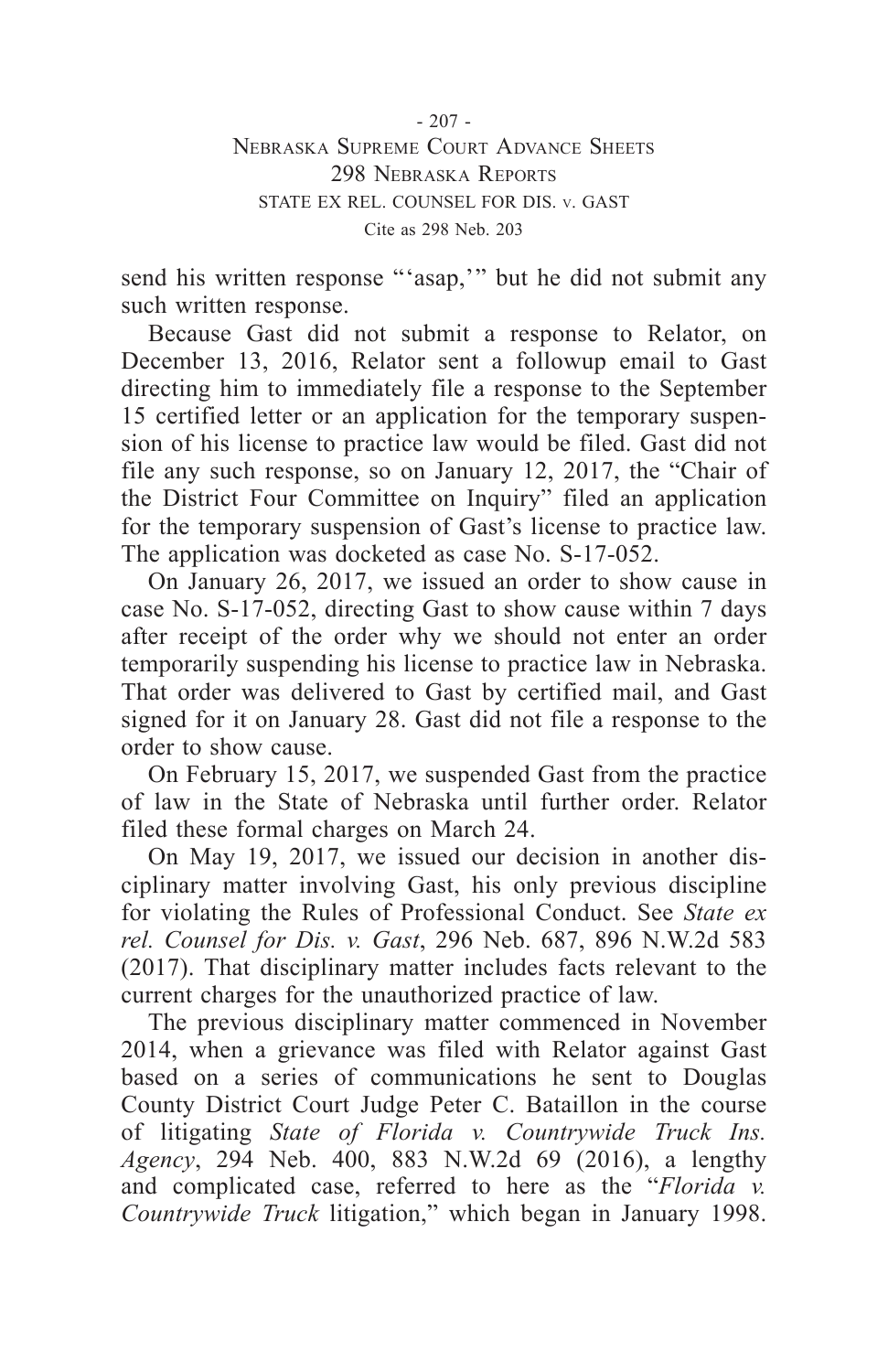The private communications urged Judge Bataillon to rule based on improper and legally irrelevant grounds. Relator ultimately filed formal charges on September 1, 2015, alleging that Gast violated the Rules of Professional Conduct and his oath of office when he sought to influence the judge by means prohibited by law and made statements with reckless disregard for truth or falsity regarding the integrity of the judge.

According to the record before this court in *State ex rel. Counsel for Dis. v. Gast, supra*, in June 2016, Gast gave sworn testimony at the formal hearing regarding his suspension in 2015, the period during which the current formal charges allege he engaged in the unauthorized practice of law. Gast stated that he failed to pay his dues because he was depressed at the time and he "was not [him]self" due to the "way [he] was being treated" in matters relating to the *Florida v. Countrywide Truck* litigation. Gast further explained that he did not have the money to pay his \$98 dues, because he had not been paid in the *Florida v. Countrywide Truck* litigation since 2009 and he did not have many other cases. He testified that he accepted these consequences to be a "zealous advocate" for his client. Regarding the unreported MCLE requirements, Gast again stated that he "just wasn't [him]self" at the time and referred to his frustrations with the *Florida v. Countrywide Truck* litigation. Gast denied representing any clients as of July 1, 2015, when he learned of his suspension for failure to pay dues and to report MCLE requirements, and he testified that he notified his clients of his suspension.

In *State ex rel. Counsel for Dis. v. Gast, supra*, we suspended Gast from the practice of law for a period of 1 year retroactive to March 3, 2017, to be followed by a period of 2 years' probation upon reinstatement.

## Frivolous Pleadings

The frivolous pleadings charge also relates to the *Florida v. Countrywide Truck* litigation. At all relevant times, Gast represented two of the defendants in that case.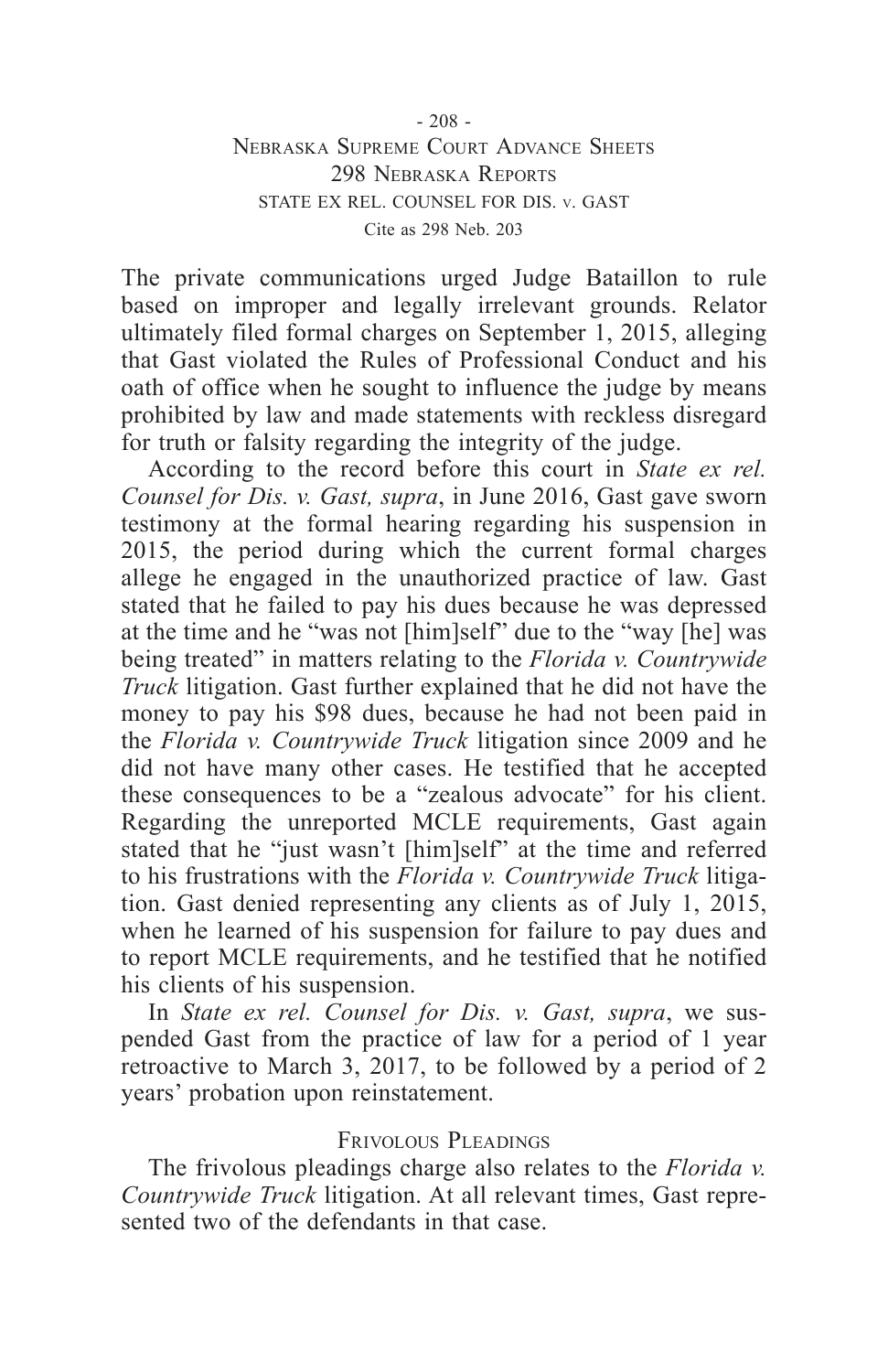As mentioned above, the case was filed in the district court for Douglas County in January 1998; Gast entered his appearance in February 2002. The case was appealed to this court multiple times. See, *State of Florida v. Countrywide Truck Ins. Agency*, 275 Neb. 842, 749 N.W.2d 894 (2008); *State of Florida v. Countrywide Truck Ins. Agency*, 270 Neb. 454, 703 N.W.2d 905 (2005); *State of Florida v. Countrywide Truck Ins. Agency*, 258 Neb. 113, 602 N.W.2d 432 (1999).

On May 12, 2015, the district court, Judge Bataillon presiding, entered judgment for the plaintiff. According to the formal charges, on May 29, the district court entered an order finding that Gast filed several frivolous actions over the course of the litigation:

"a. As to the Defendant's [unsuccessful] Motion for Recusal of June 2004, and the subsequent [unsuccessful] appeal to the Nebraska Supreme Court, . . . this Court finds that this was a frivolous action by . . . Gast, however, this Court awards no fees as the Supreme Court was in the best position to award fees and did not do so. [See *State of Florida v. Countrywide Truck Ins. Agency*, 270 Neb. 454, 703 N.W.2d 905 (2005).]

"b. After the initial trial in this matter in 2006, the [Defendants] appealed this Court's directed verdict for the Plaintiff to the Nebraska Supreme Court. The Nebraska Supreme Court reversed the directed verdict decision by this Court and remanded for a new trial. [See *State of Florida v. Countrywide Truck Ins. Agency*, 275 Neb. 842, 749 N.W.2d 894 (2008).] . . . Thereafter, . . . Gast filed Motions requesting this Court to limit the issues to be tried. This Court refused these requests as the Mandate and the opinion of the Nebraska Supreme Court did not so direct. Thereafter, . . . Gast [unsuccessfully] appealed the decision by a Writ of Mandamus against this Court. . . . This Court finds that these actions by . . . Gast [were] frivolous, however, this Court awards no fees as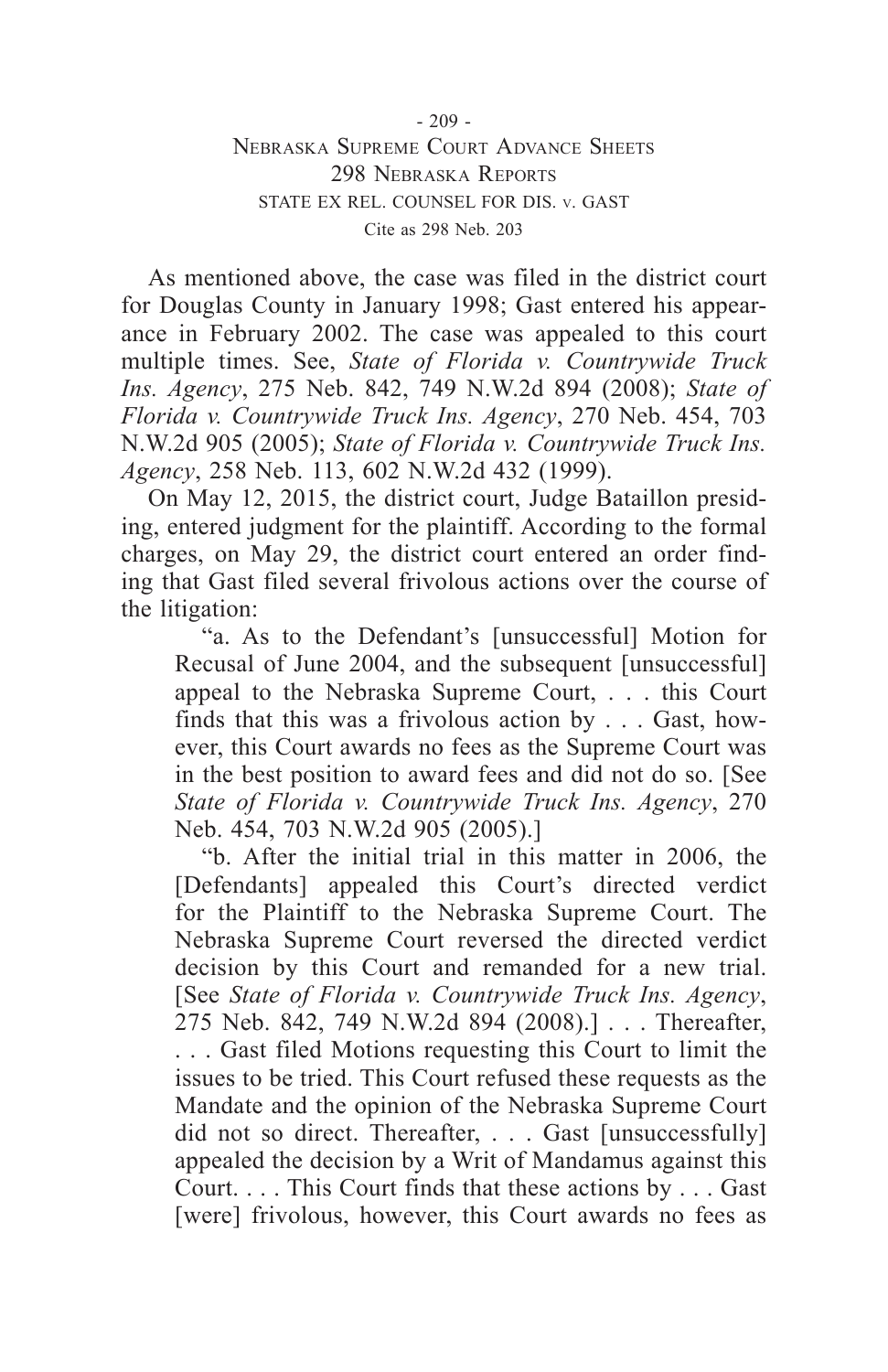$-210 -$ Nebraska Supreme Court Advance Sheets 298 Nebraska Reports STATE EX REL. COUNSEL FOR DIS. v. GAST Cite as 298 Neb. 203

the Nebraska Supreme Court was in the best position to award fees and did not do so.

"c. On October 4, 2014, . . . Gast filed a Motion for this Court to Recuse itself because of some relationship/ friendship this Court had with Plaintiff's counsel. . . . This Court finds that this Motion for Recusal was groundless and frivolous.  $\cdot$  "

The district court sanctioned Gast for the frivolous motion to recuse filed in 2014 by entering judgment for the plaintiff for costs in the amount of \$15,000, to be paid personally by Gast.

Gast filed an appeal of the sanction order on June 5, 2015. On August 5, 2016, we affirmed the district court's sanction order against Gast. See *State of Florida v. Countrywide Truck Ins. Agency*, 294 Neb. 400, 883 N.W.2d 69 (2016). We determined that the district court had jurisdiction to sanction Gast, but we did not examine the factual basis for the sanction, because Gast did not question it.

As noted above, we later suspended Gast from the practice of law after Relator made formal charges arising from Gast's communications with Judge Bataillon in the *Florida v. Countrywide Truck* litigation, but those charges did not address the frivolousness of any claims. See *State ex rel. Counsel for Dis. v. Gast*, 296 Neb. 687, 896 N.W.2d 583 (2017).

Now with the current formal charges, Relator seeks disciplinary sanctions against Gast for rule violations associated with filing frivolous pleadings.

> JUDGMENT ON PLEADINGS AND Relator's Recommendation

On March 28, 2017, Gast signed a document acknowledging receipt of the summons and formal charges, which had been filed on March 24. However, Gast failed to file an answer to the formal charges.

On May 4, 2017, Relator filed a motion for judgment on the pleadings, and on May 30, we granted the motion,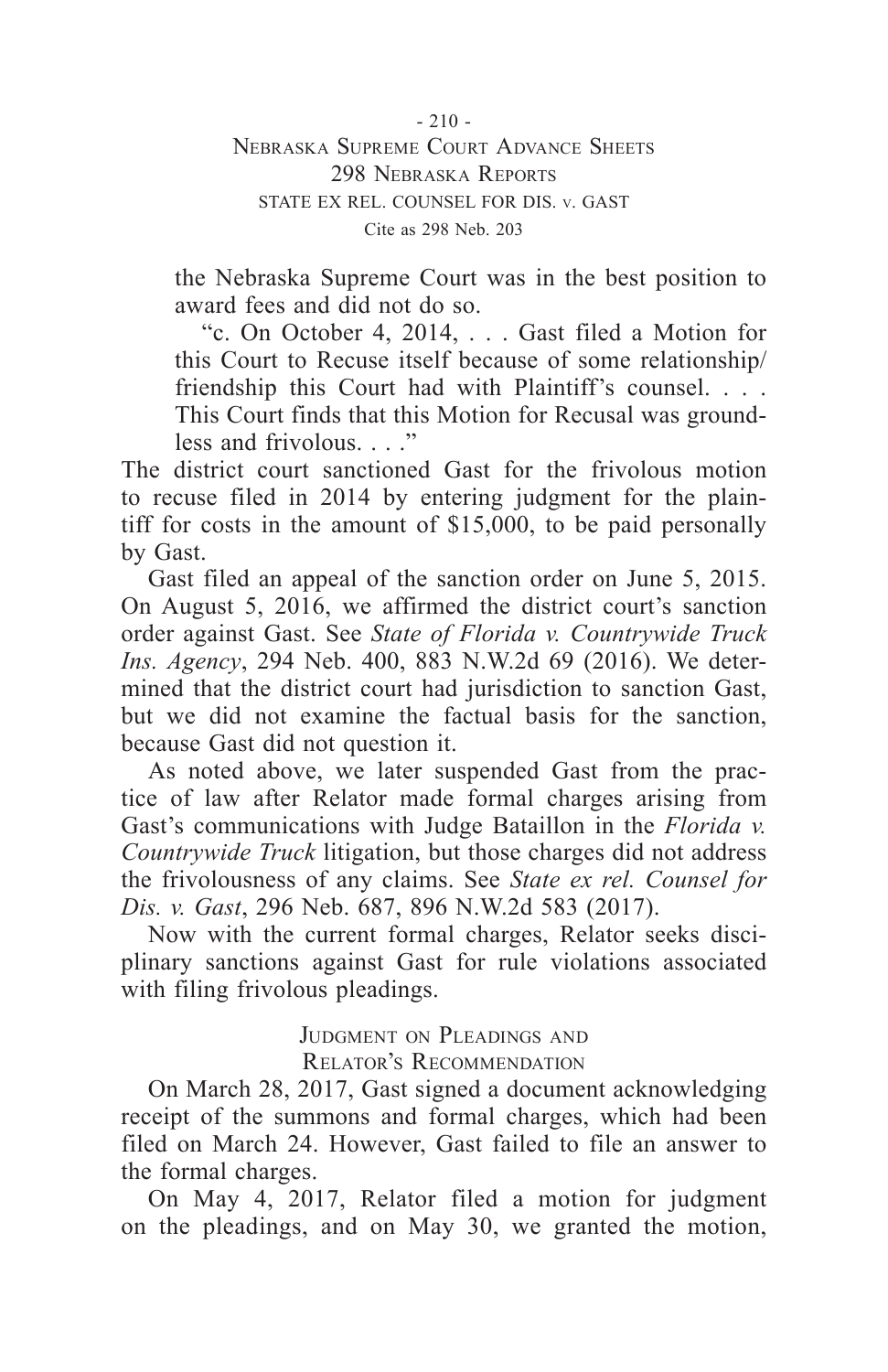- 211 - Nebraska Supreme Court Advance Sheets 298 Nebraska Reports STATE EX REL. COUNSEL FOR DIS. v. GAST Cite as 298 Neb. 203

limited to facts. We directed the parties to brief the issue of discipline.

Gast did not file a brief.

Relator's brief recommends that we sanction Gast with an indefinite suspension of his license to practice law for a minimum of 1 year. Relator's brief further recommends that any application for reinstatement filed by Gast after the minimum suspension period should include a showing under oath which demonstrates his fitness to practice law and fully addresses the circumstances of the instant violations.

Relator bases its recommendation upon the uncontroverted allegations of misconduct, Gast's prior disciplinary record, and similar cases. Relator further notes that in the absence of responses from Gast, there is no evidence of why he engaged in misconduct and no evidence of mitigating factors.

## STANDARD OF REVIEW

[1] A proceeding to discipline an attorney is a trial de novo on the record. *State ex rel. Counsel for Dis. v. Tonderum*, 286 Neb. 942, 840 N.W.2d 487 (2013).

#### ANALYSIS

In this disciplinary matter, Gast faces formal charges stemming from the unauthorized practice of law and frivolous pleadings. Because we granted judgment on the pleadings as to the facts, the only issue before us is the appropriate discipline. See *id*. Having examined the facts and circumstances of this case in conjunction with other pertinent considerations, we agree with Relator's recommendation.

[2-5] We evaluate each attorney discipline case in light of its particular facts and circumstances. *State ex rel. Counsel for Dis. v. Carbullido*, 278 Neb. 721, 773 N.W.2d 141 (2009). To determine whether and to what extent discipline should be imposed in an attorney discipline proceeding, we consider the following factors: (1) the nature of the offense, (2) the need for deterring others, (3) the maintenance of the reputation of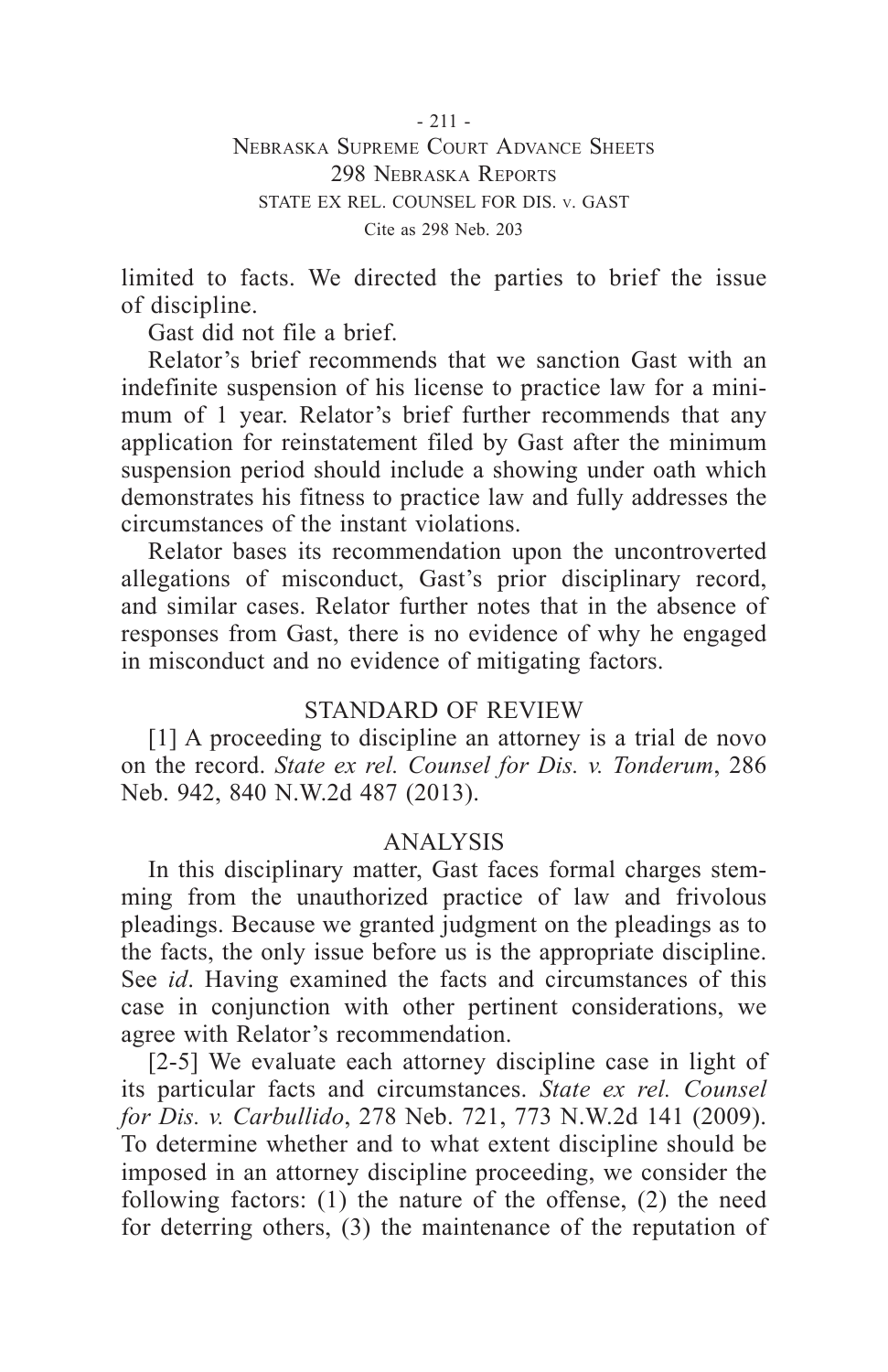the bar as a whole, (4) the protection of the public, (5) the attitude of the offender generally, and (6) the offender's present or future fitness to continue in the practice of law. *Id*. For purposes of determining the proper discipline of an attorney, this court considers the attorney's acts both underlying the events of the case and throughout the proceeding, as well as all aggravating or mitigating factors. *Id.* The propriety of a sanction must be considered with reference to the sanctions imposed in prior similar cases. *State ex rel. Counsel for Dis. v. Gast*, 296 Neb. 687, 896 N.W.2d 583 (2017).

[6] This decision represents the second time we have imposed disciplinary sanctions against Gast this year, following several decades with no disciplinary intervention. A court has the right to examine its own records and take judicial notice of its own proceedings and judgments in a former action. *Burns v. Burns*, 296 Neb. 184, 892 N.W.2d 135 (2017). Thus, in addition to the current formal charges, in our de novo review we consider the relevant facts from Gast's previous disciplinary proceedings, as well as the aggravating nature of his previous disciplinary offenses. See, *State ex rel. Counsel for Dis. v. Lopez Wilson*, 283 Neb. 616, 811 N.W.2d 673 (2012); *State ex rel. Counsel for Dis. v. Ellis*, 283 Neb. 329, 808 N.W.2d 634 (2012).

In the previous disciplinary matter, Gast's behavior toward a sitting judge showed disrespect for the judicial process, and we find this to be an aggravating factor.

In addition, we consider the formal hearing for the previous disciplinary matter, where Gast denied under oath that he represented any clients after learning of his administrative suspension for failure to pay dues and to report MCLE requirements and testified that he notified his clients of his suspension. This testimony conflicts with the current formal charges that Gast continued to represent Surber and failed to withdraw or to inform her or the court of his administrative suspension. Although Relator did not raise this discrepancy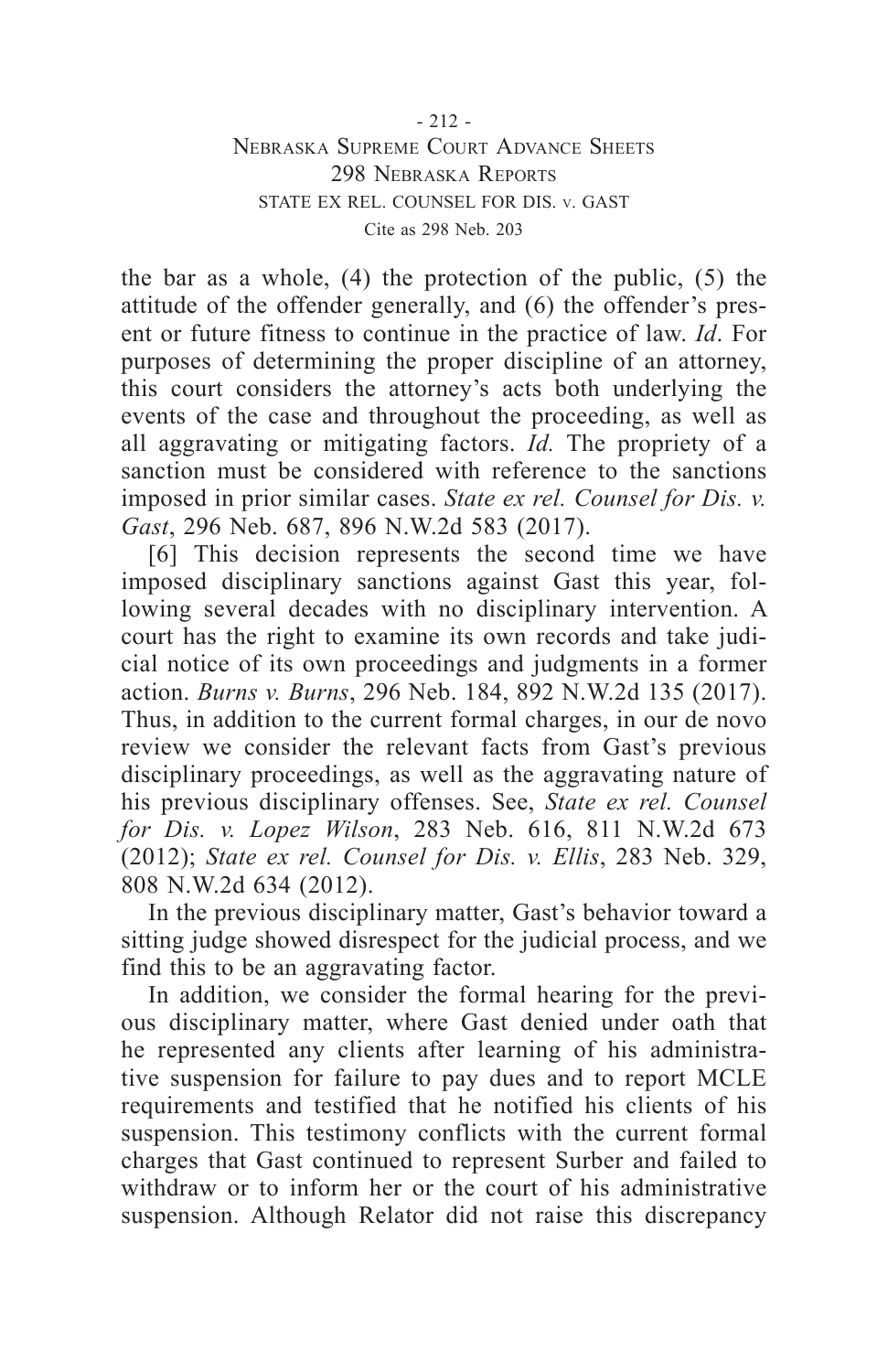in the current formal charges, it does not weigh favorably for Gast.

Relator charges Gast with the unauthorized practice of law in Surber's case, a case distinct from the *Florida v. Countrywide Truck* litigation for which he was previously sanctioned. This represents a pattern of noncompliance with our disciplinary rules, and cumulative acts of attorney misconduct are distinguishable from isolated incidents, therefore justifying more serious sanctions. See *State ex rel. Counsel for Dis. v. Gast, supra.* And we have said that ordinarily, cumulative acts of misconduct can, and often do, lead to disbarment. See *State ex rel. Counsel for Dis. v. Carbullido*, 278 Neb. 721, 773 N.W.2d 141 (2009).

On the other hand, there is mitigating evidence that Gast failed to pay his dues and comply with MCLE requirements because he was financially and emotionally overwhelmed by the *Florida v. Countrywide Truck* litigation. And there is no evidence that Gast harmed his client, Surber. However, the cumulative nature of Gast's past and present violations suggests a risk of future harm and necessitates a sanction that protects the public and maintains the reputation of the bar as a whole.

The second charge of misconduct raised by Relator involves instances of frivolous claims or filings by Gast in the course of the *Florida v. Countrywide Truck* litigation. We note that one such filing involved a frivolous motion to recuse, for which the district court sanctioned Gast.

[7,8] Gast's lack of participation in the disciplinary process is also a factor in our analysis. Responding to disciplinary complaints in an untimely manner and repeatedly ignoring requests for information from the Counsel for Discipline indicate a disrespect for our disciplinary jurisdiction and a lack of concern for the protection of the public, the profession, and the administration of justice. *State ex rel. Counsel for Dis. v. Tighe*, 295 Neb. 30, 886 N.W.2d 530 (2016). An attorney's failure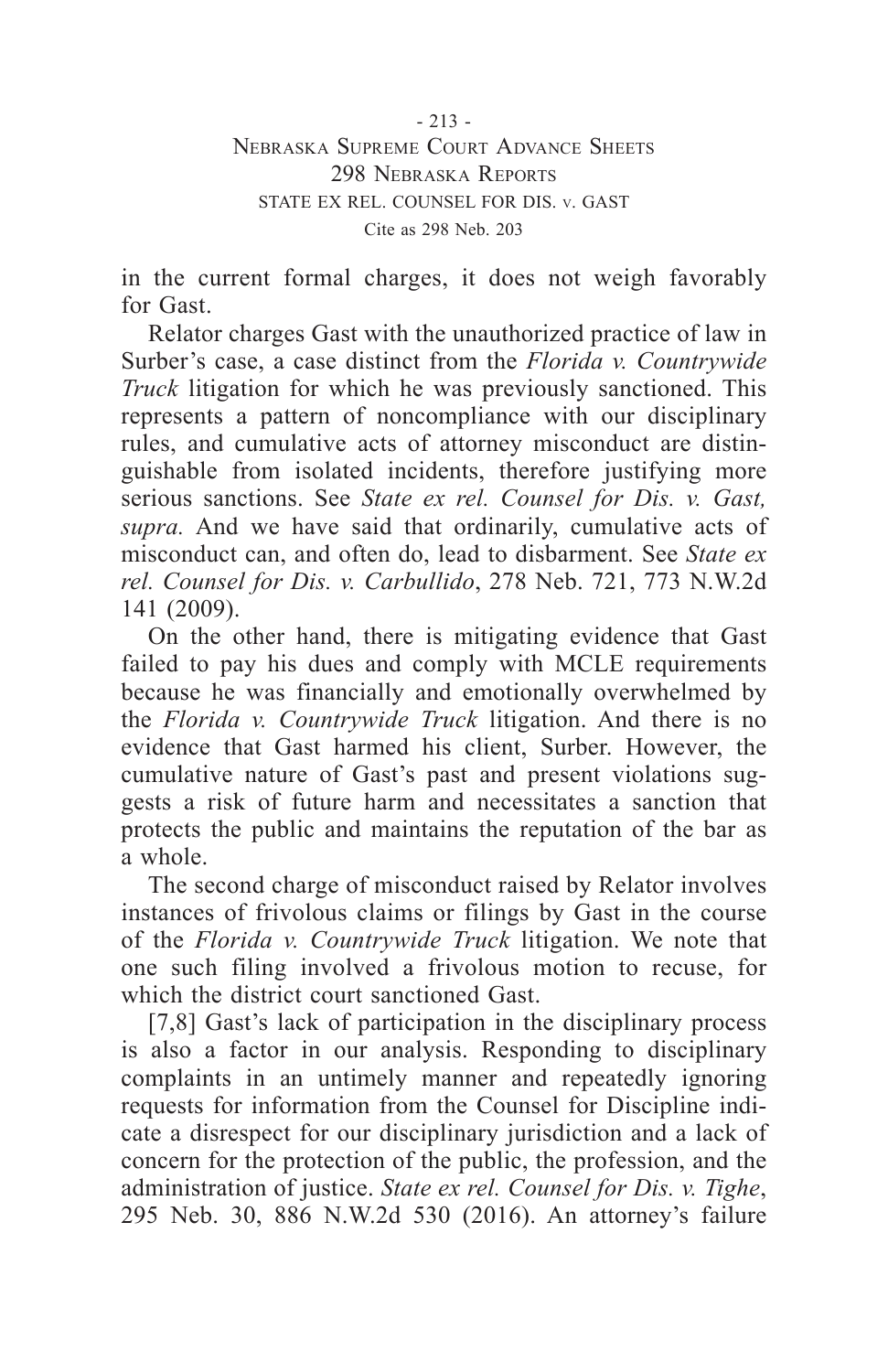to respond to inquiries and requests for information from the Counsel for Discipline is an important matter and is a threat to the credibility of attorney disciplinary proceedings. *State ex rel. Counsel for Dis. v. Wickenkamp*, 277 Neb. 16, 759 N.W.2d 492 (2009). The failure to respond to formal charges in this court is of even greater moment. *Id.*

In the present disciplinary process, Gast has failed to correspond with Relator, to respond to the formal charges, and to brief the issue of discipline as directed by this court. These facts do not reflect positively on Gast's attitude and lead us to question his respect for this court's disciplinary jurisdiction. See *State ex rel. Counsel for Dis. v. Carbullido, supra*. And although Gast initially self-reported his unauthorized practice of law, this fact has little mitigating impact, because Gast was prompted to self-report by opposing counsel's ultimatum and effectively did not participate in the disciplinary process thereafter. Consequently, Gast sacrificed the opportunity to enlighten us about any additional mitigating factors or his current or future fitness to practice law. See *State ex rel. Counsel for Dis. v. Tonderum*, 286 Neb. 942, 840 N.W.2d 487 (2013). Under such circumstances, we have declined to disbar the attorney and instead imposed an indefinite suspension. *Id.* But we caution the bar that failing to participate in the disciplinary process is a very serious matter.

Finally, we consider the appropriate sanction with reference to the sanctions imposed in prior similar cases. See *State ex rel. Counsel for Dis. v. Gast*, 296 Neb. 687, 896 N.W.2d 583 (2017). Prior cases, though factually unique, offer some insight. See, e.g., *State ex rel. Counsel for Dis. v. Keith*, 286 Neb. 551, 840 N.W.2d 456 (2013) (suspended for approximately 4 months pursuant to terms of conditional admission for continuing to represent client after suspension for failure to pay bar dues); *State ex rel. Counsel for Dis. v. Carbullido*, 278 Neb. 721, 773 N.W.2d 141 (2009) (disbarment for successive instances of unauthorized practice of law, multiple